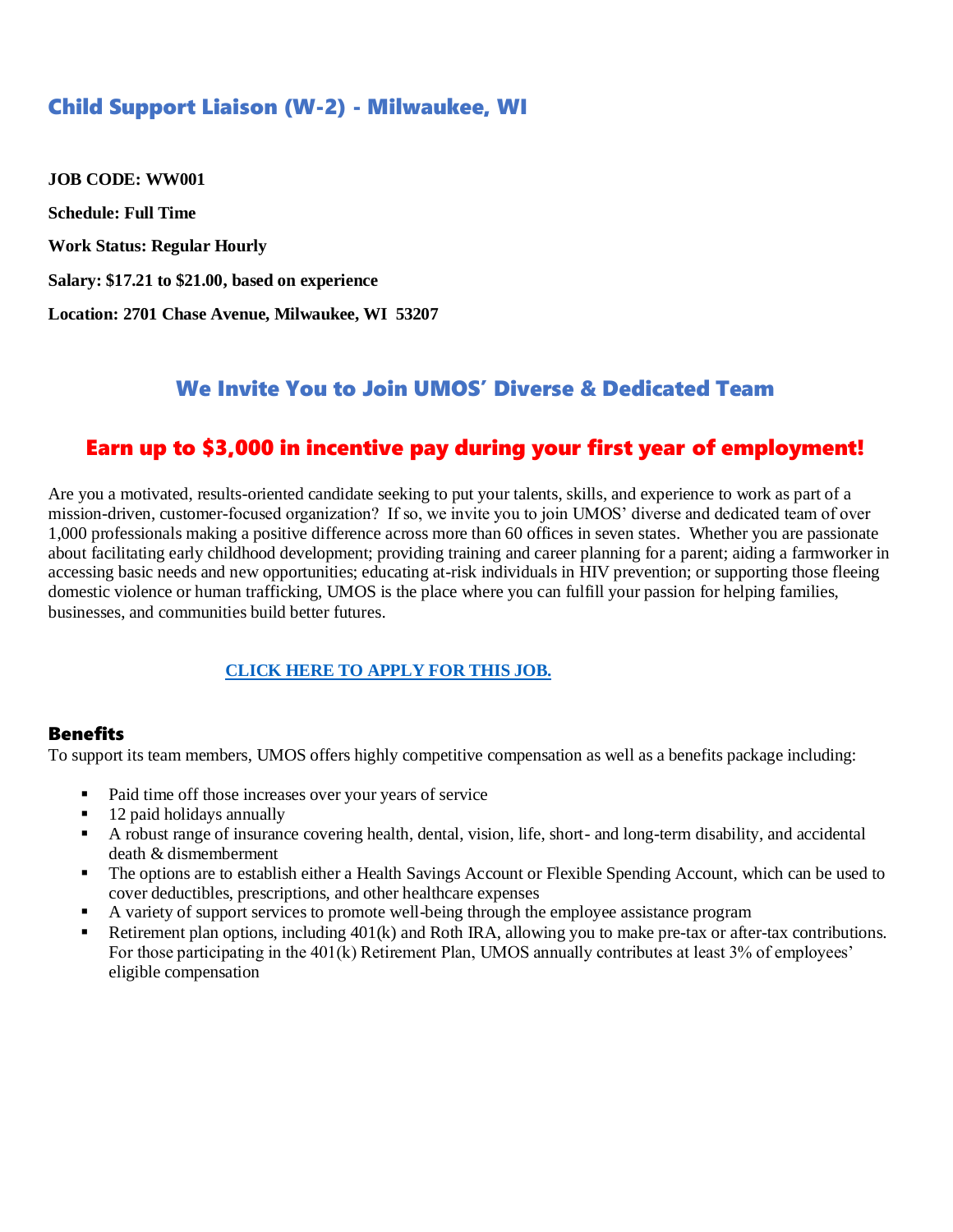## Diversity & Equal Opportunity

UMOS is proud to be an Equal Opportunity Employer, and encourages qualified candidates of all backgrounds to apply, irrespective of race, ethnicity, color, religion, sex, national origin, sexual orientation, marital status, disability, age, parental status, and military service, or any other status protected by federal, state, or local law. In fact, 78% of senior management positions are held by people of color and women.

# Want to join an exceptional team that is committed to making a difference in the community we serve? Come join our team!

The W-2 Child Support Liaison will act as the primary liaison between UMOS and the Milwaukee County Child Support Services office (also known as the Child Support Agency/CSA). The Child Support Liaison will work to identify and connect eligible noncustodial parents with Wisconsin Works (W-2), Transitional Jobs (TJ), and the Trial Employment Match Program (TEMP), Foodshare Employment and Training (FSET), Vocational Rehabilitation, Veterans Employment Program, Workforce Innovation and Opportunity Act (WIOA) programs, as well as other services that may benefit the noncustodial parent.

### Primary Responsibilities:

.

- 1) Create relationships with Milwaukee Child Support Services office as well as other community-based organizations that provide services to assist non-custodial parents in obtaining and maintaining employment.
	- Ensure ongoing communication and cooperation between the UMOS and the Child Support Agency (CSA).
	- Identify, communicate, and collaborate with community-based nonprofits that provide services geared toward the specific challenges faced by this population, including responsible fatherhood programs, social service agencies, and mental health providers.
	- Conduct regular meetings among partners to discuss referrals and engagement and challenges faced with locating and engaging noncustodial parents of WIOA, FSET, and TJ programs.
- 2) Connect low-income noncustodial parents to employment services.
	- Evaluate noncustodial parents' job readiness, education and training needs, possible barriers, and employment support needs in order to make the best possible connection to programs and services.
	- Refer noncustodial parents to W-2 employment, case management, and retention services, subsidized employment, on-the-job training, or other training opportunities offered through other workforce development programs including TJ, the WIOA, and FSET.
	- Assist with finding services that will improve education levels including GED tutoring, assistance with GED testing fees, and other tuition assistance.
- 3) Connect low-income noncustodial parents to other services that will support them in obtaining employment and paying child support.
	- Identify and connect noncustodial parents to programs that consider the specific challenges faced by this population, e.g., help with criminal record expungement, employment services for individuals with criminal records, etc.
	- Promote the use of Job Access Loans to assist with buying work supports such as boots or uniforms or reinstating driver's licenses.
	- Identify other services to help with and help reinstating or obtaining driver's licenses.
	- Identify local providers ofsubstance use and mental health, domestic violence, financial literacy, and health and wellness services.
	- Connect individuals to medical assistance and Foodshare and assist with applications via online ACCESS.
	- Identify local providers focused on assisting individuals with locating affordable housing and transportation.